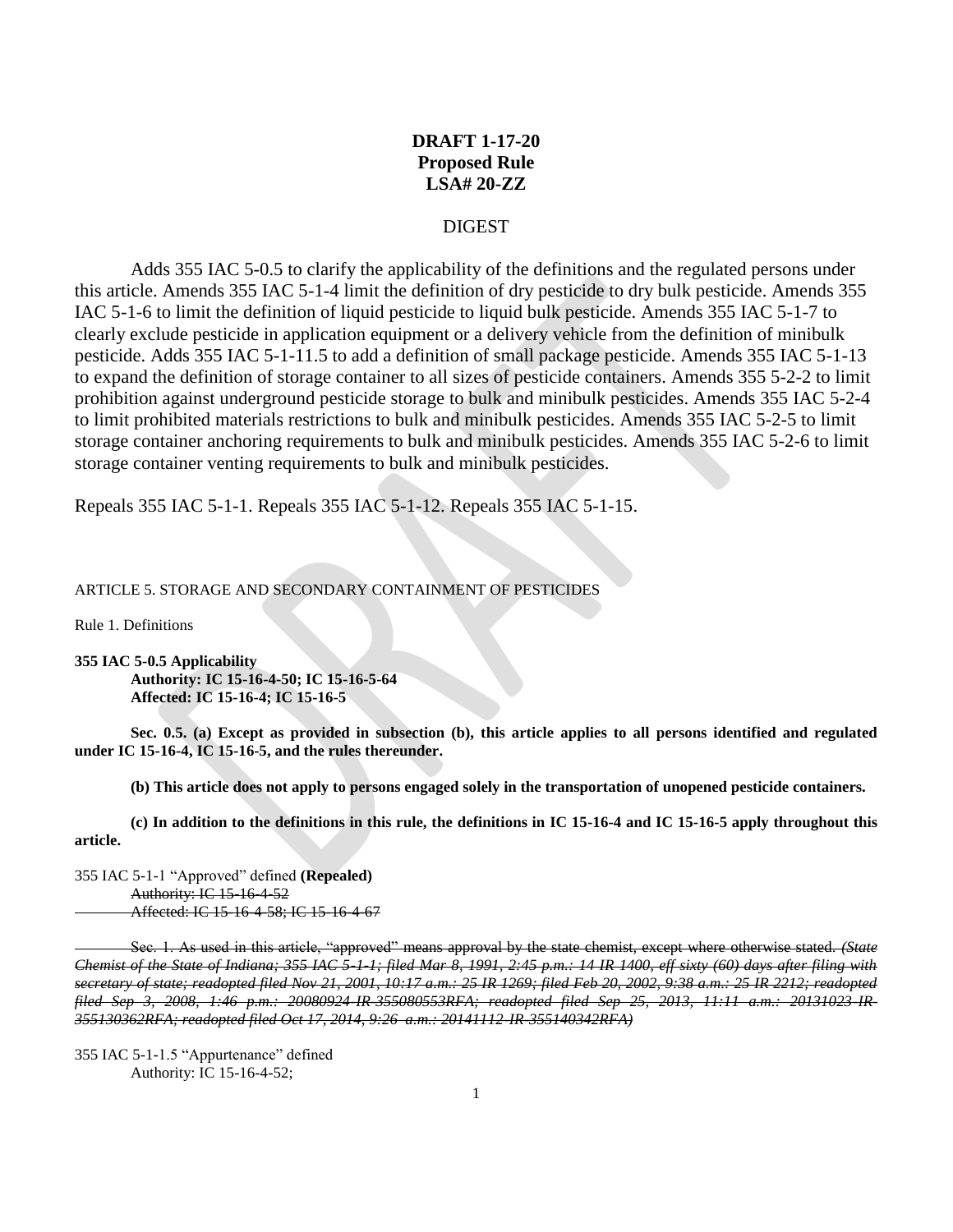#### Affected: IC 15-16-4-58; IC 15-16-4-67

Sec. 1.5. As used in this article, "appurtenance" means any valve, pump, fitting, pipe, hose, metering device, or mechanical device that is connected to a storage container, or is used to transfer a material into or out of such container. *(State Chemist of the State of Indiana; 355 IAC 5-1-1.5; filed Feb 20, 2002, 9:38 a.m.: 25 IR 2212; readopted filed Sep 3, 2008, 1:46 p.m.: 20080924-IR-355080553RFA; readopted filed Sep 25, 2013, 11:11 a.m.: 20131023-IR-355130362RFA; readopted filed Oct 17, 2014, 9:26 a.m.: 20141112-IR-355140342RFA)*

355 IAC 5-1-2 "Bulk pesticide" defined *(Repealed)*

Sec. 2. *(Repealed by State Chemist of the State of Indiana; filed Feb 20, 2002, 9:38 a.m.: 25 IR 2220)*

355 IAC 5-1-3 "Discharge" defined Authority: IC 15-16-4-52 Affected: IC 15-16-4-58; IC 15-16-4-67

Sec. 3. As used in this article, "discharge" means a release of a pesticide into either a secondary containment or operational containment area at a storage facility. *(State Chemist of the State of Indiana; 355 IAC 5-1-3; filed Mar 8, 1991, 2:45 p.m.: 14 IR 1401, eff sixty (60) days after filing with secretary of state; readopted filed Nov 21, 2001, 10:17 a.m.: 25 IR 1269; filed Feb 20, 2002, 9:38 a.m.: 25 IR 2213; readopted filed Sep 3, 2008, 1:46 p.m.: 20080924-IR-355080553RFA; readopted filed Sep 25, 2013, 11:11 a.m.: 20131023-IR-355130362RFA; readopted filed Oct 17, 2014, 9:26 a.m.: 20141112-IR-355140342RFA)*

355 IAC 5-1-4 "Dry **bulk** pesticide" defined Authority: IC 15-16-4-52 Affected: IC 15-16-4-58; IC 15-16-4-67

Sec. 4. As used in this article, "dry **bulk** pesticide" means pesticide in an undivided quantity exceeding one hundred (100) pounds that is in solid form prior to any application or mixing for application and includes formulations, such as dusts, wettable powders, dry flowable powders, and granules. *(State Chemist of the State of Indiana; 355 IAC 5-1-4; filed Mar 8, 1991, 2:45 p.m.: 14 IR 1401, eff sixty (60) days after filing with secretary of state; readopted filed Nov 21, 2001, 10:17 a.m.: 25 IR 1269; filed Feb 20, 2002, 9:38 a.m.: 25 IR 2213; readopted filed Sep 3, 2008, 1:46 p.m.: 20080924-IR-355080553RFA; readopted filed Sep 25, 2013, 11:11 a.m.: 20131023-IR-355130362RFA; readopted filed Oct 17, 2014, 9:26 a.m.: 20141112- IR-355140342RFA)*

355 IAC 5-1-5 "Elephant ring" defined Authority: IC 15-16-4-52 Affected: IC 15-16-4-58; IC 15-16-4-67

Sec. 5. As used in this article, "elephant ring" means a storage container with open top serving as a secondary containment vessel into which a smaller storage container is placed. *(State Chemist of the State of Indiana; 355 IAC 5-1-5; filed Mar 8, 1991, 2:45 p.m.: 14 IR 1401, eff sixty (60) days after filing with secretary of state; readopted filed Nov 21, 2001, 10:17 a.m.: 25 IR 1269; filed Feb 20, 2002, 9:38 a.m.: 25 IR 2213; readopted filed Sep 3, 2008, 1:46 p.m.: 20080924-IR-355080553RFA; readopted filed Sep 25, 2013, 11:11 a.m.: 20131023-IR-355130362RFA; readopted filed Oct 17, 2014, 9:26 a.m.: 20141112-IR-355140342RFA)*

355 IAC 5-1-6 "Liquid **bulk** pesticide " defined Authority: IC 15-16-4-52 Affected: IC 15-16-4-58; IC 15-16-4-67

Sec. 6. As used in this article, "liquid **bulk** pesticide" means a pesticide in liquid form, including solutions, emulsions, suspensions, and slurries contained in an undivided quantity exceeding fifty-five (55) U.S. gallons. *(State Chemist of the State of*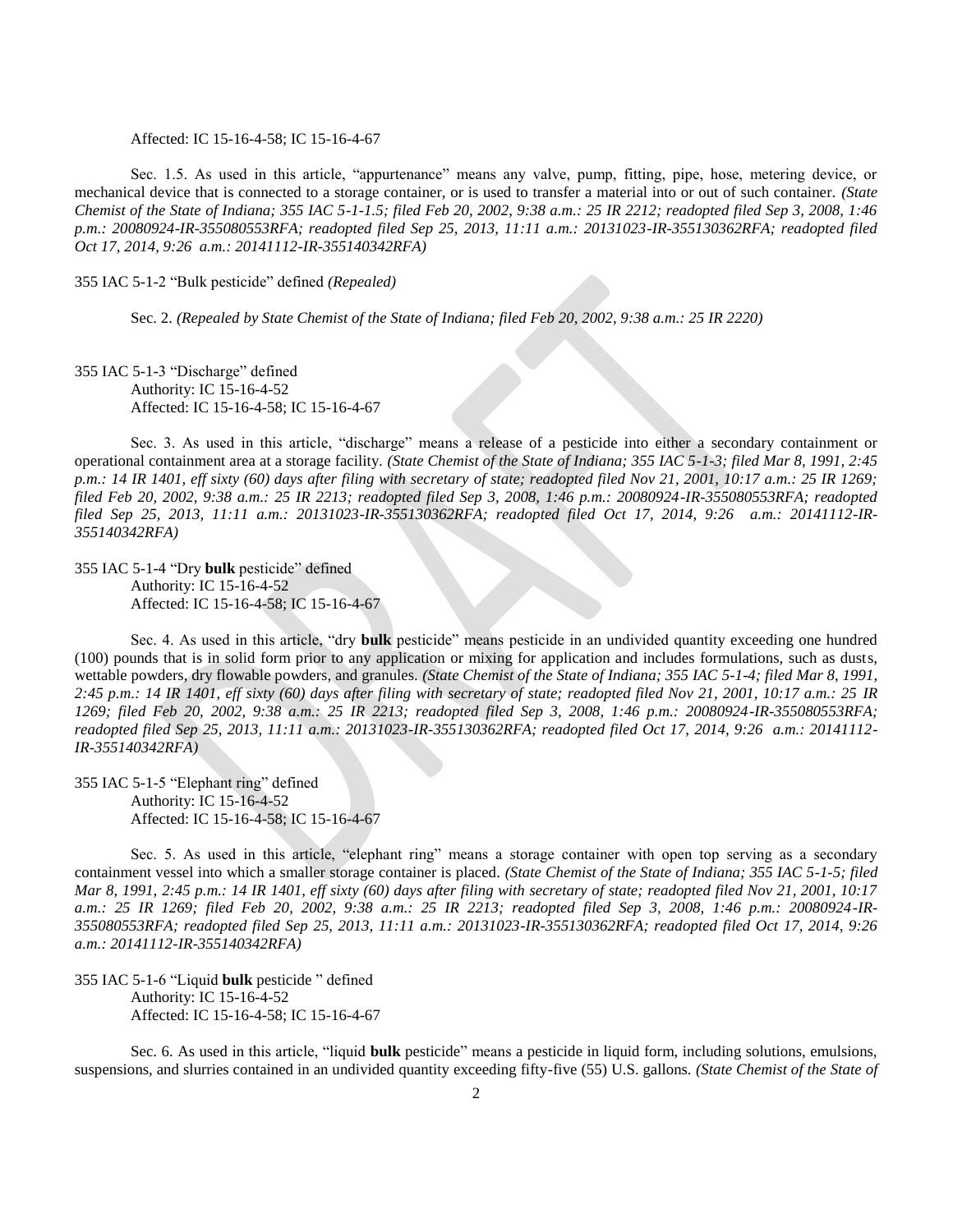*Indiana; 355 IAC 5-1-6; filed Mar 8, 1991, 2:45 p.m.: 14 IR 1401, eff sixty (60) days after filing with secretary of state; readopted filed Nov 21, 2001, 10:17 a.m.: 25 IR 1269; filed Feb 20, 2002, 9:38 a.m.: 25 IR 2213; readopted filed Sep 3, 2008, 1:46 p.m.: 20080924-IR-355080553RFA; readopted filed Sep 25, 2013, 11:11 a.m.: 20131023-IR-355130362RFA; readopted filed Oct 17, 2014, 9:26 a.m.: 20141112-IR-355140342RFA)*

355 IAC 5-1-7 "Minibulk pesticide " defined Authority: IC 15-16-4-52 Affected: IC 15-16-4-58; IC 15-16-4-67

Sec. 7. As used in this article, "minibulk pesticide" means an amount of liquid pesticide greater than fifty-five (55) gallons (two hundred eight (208) liters) but not exceeding four hundred (400) gallons (one thousand five hundred fourteen  $(1,514)$  liters) which is held in a single container designed for ready handling and transport.  $\frac{1}{2}$  has been filled by the original pesticide manufacturer, and to which no substance has been added by any person. **A minibulk pesticide container includes a portable refillable container, but does not include a mobile container such as application equipment or a delivery vehicle.**  *(State Chemist of the State of Indiana; 355 IAC 5-1-7; filed Mar 8, 1991, 2:45 p.m.: 14 IR 1401, eff sixty (60) days after filing with secretary of state; readopted filed Nov 21, 2001, 10:17 a.m.: 25 IR 1269; readopted filed Sep 20, 2007, 1:46 p.m.: 20071010-IR-355070484RFA; readopted filed Sep 25, 2013, 11:11 a.m.: 20131023-IR-355130362RFA; readopted filed Oct 17, 2014, 9:26 a.m.: 20141112-IR-355140342RFA)*

355 IAC 5-1-7.5 "Mobile container" defined Authority: IC 15-16-4-52 Affected: IC 15-16-4-58; IC 15-16-4-67

Sec. 7.5. As used in this article, "mobile container" means a storage container that is designed and used as:

(1) a delivery vehicle;

(2) application equipment; or

(3) a minibulk pesticide container.

*(State Chemist of the State of Indiana; 355 IAC 5-1-7.5; readopted filed Nov 21, 2001, 10:17 a.m.: 25 IR 1269; filed Feb 20, 2002, 9:38 a.m.: 25 IR 2213; readopted filed Sep 3, 2008, 1:46 p.m.: 20080924-IR-355080553RFA; readopted filed Sep 25, 2013, 11:11 a.m.: 20131023-IR-355130362RFA; readopted filed Oct 17, 2014, 9:26 a.m.: 20141112-IR-355140342RFA)*

355 IAC 5-1-8 "Operational area" defined Authority: IC 15-16-4-52 Affected: IC 15-16-4-58; IC 15-16-4-67

Sec. 8. As used in this article, "operational area" means an area or areas at a liquid pesticide storage facility where pesticides are transferred, loaded, unloaded, mixed, repackaged, or where pesticides are cleaned or washed from containers, or application, storage, or transportation equipment. *(State Chemist of the State of Indiana; 355 IAC 5-1-8; filed Mar 8, 1991, 2:45 p.m.: 14 IR 1401, eff sixty (60) days after filing with secretary of state; readopted filed Nov 21, 2001, 10:17 a.m.: 25 IR 1269; readopted filed Sep 20, 2007, 1:46 p.m.: 20071010-IR-355070484RFA; readopted filed Sep 25, 2013, 11:11 a.m.: 20131023-IR-355130362RFA; readopted filed Oct 17, 2014, 9:26 a.m.: 20141112-IR-355140342RFA)*

355 IAC 5-1-9 "Operational area containment" defined Authority: IC 15-16-4-52 Affected: IC 15-16-4-58; IC 15-16-4-67

Sec. 9. As used in this article, "operational area containment" means any structure or system designed and constructed to effectively intercept and contain discharges, including container or equipment wash water and rainwater, and to prevent runoff or leaching from a storage facility. *(State Chemist of the State of Indiana; 355 IAC 5-1-9; filed Mar 8, 1991, 2:45 p.m.: 14 IR 1401, eff sixty (60) days after filing with secretary of state; readopted filed Nov 21, 2001, 10:17 a.m.: 25 IR 1269; readopted filed Sep 20, 2007, 1:46 p.m.: 20071010-IR-355070484RFA; readopted filed Sep 25, 2013, 11:11 a.m.: 20131023-IR-355130362RFA; readopted filed Oct 17, 2014, 9:26 a.m.: 20141112-IR-355140342RFA)*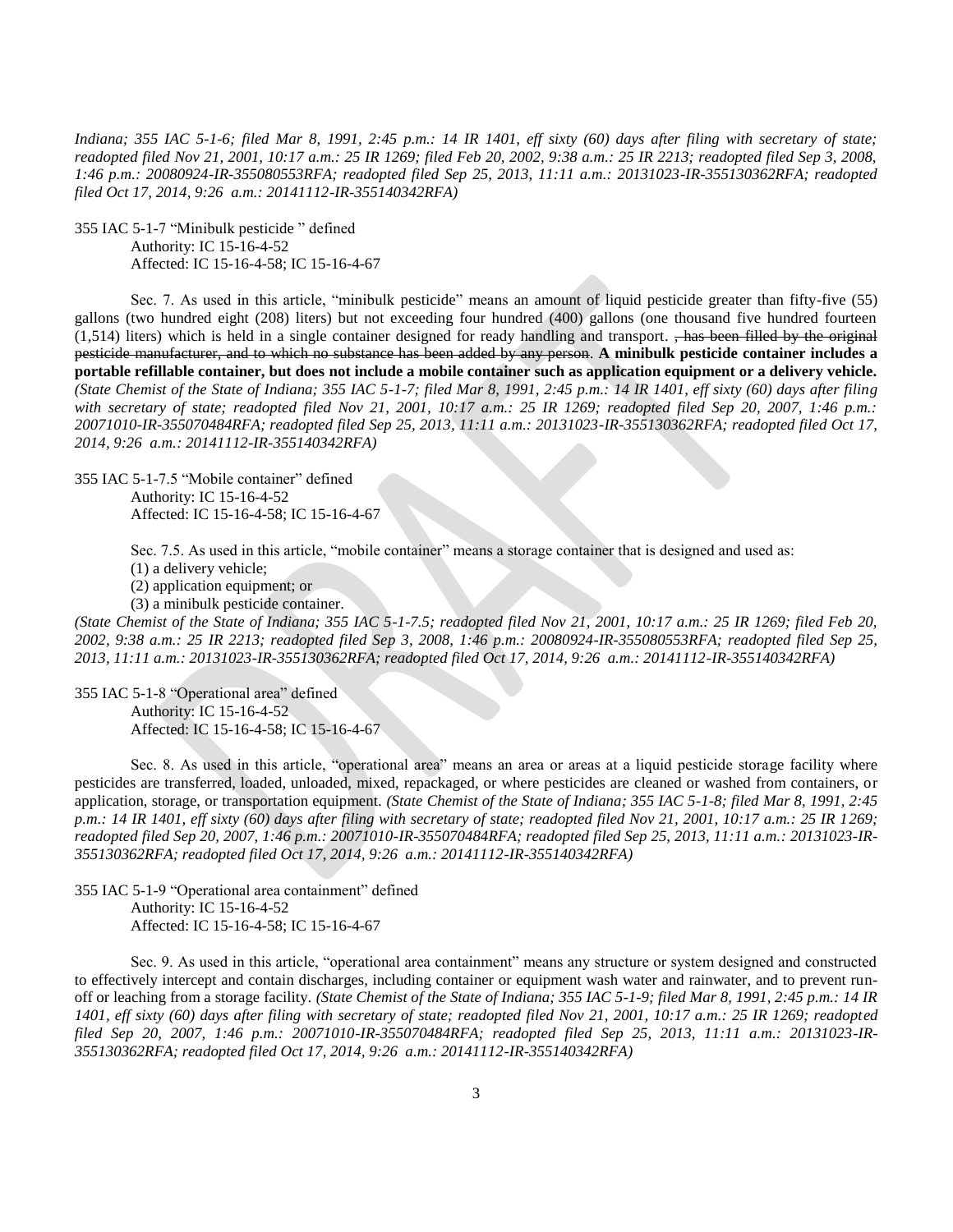355 IAC 5-1-10 "Primary containment" defined *(Repealed)*

Sec. 10. *(Repealed by State Chemist of the State of Indiana; filed Feb 20, 2002, 9:38 a.m.: 25 IR 2220)*

355 IAC 5-1-11 "Secondary containment" defined Authority: IC 15-16-4-52 Affected: IC 15-16-4-58; IC 15-16-4-67

Sec. 11. As used in this article, "secondary containment" means any structure, such as a dike, used to contain pesticide discharges from storage containers and prevent run-off or leaching. *(State Chemist of the State of Indiana; 355 IAC 5-1-11; filed Mar 8, 1991, 2:45 p.m.: 14 IR 1402, eff sixty (60) days after filing with secretary of state; readopted filed Nov 21, 2001, 10:17 a.m.: 25 IR 1269; filed Feb 20, 2002, 9:38 a.m.: 25 IR 2213; readopted filed Sep 3, 2008, 1:46 p.m.: 20080924-IR-355080553RFA; readopted filed Sep 25, 2013, 11:11 a.m.: 20131023-IR-355130362RFA; readopted filed Oct 17, 2014, 9:26 a.m.: 20141112-IR-355140342RFA)*

## **355 IAC 5-1-11.5 "Small package pesticide" defined Authority: IC 15-16-4-50 Affected: IC 15-16-4; IC 15-16-5**

**Sec. 11.5. As used in this article, "small package pesticide" means a pesticide in any quantity less than bulk or minibulk quantities.**

355 IAC 5-1-12 "State chemist" defined **(Repealed)** Authority: IC 15-16-4-52 Affected: IC 15-16-4-58; IC 15-16-4-67

Sec. 12. As used in this article, "state chemist" means the Indiana state chemist or his appointed agent. *(State Chemist of the State of Indiana; 355 IAC 5-1-12; filed Mar 8, 1991, 2:45 p.m.: 14 IR 1402, eff sixty (60) days after filing with secretary of state; readopted filed Nov 21, 2001, 10:17 a.m.: 25 IR 1269; readopted filed Sep 20, 2007, 1:46 p.m.: 20071010-IR-355070484RFA; readopted filed Sep 25, 2013, 11:11 a.m.: 20131023-IR-355130362RFA; readopted filed Oct 17, 2014, 9:26 a.m.: 20141112-IR-355140342RFA)*

355 IAC 5-1-13 "Storage container" defined Authority: IC 15-16-4-52 Affected: IC 15-16-4-58; IC 15-16-4-67

Sec. 13.  $\leftrightarrow$  As used in this article, "storage container" means a container used for the storage of liquid or dry pesticide at a storage facility**, including bulk, minibulk, and small package pesticide storage containers.**

(b) The term does not include a mobile container storing liquid pesticide for less than thirty (30) days. In the case of minibulk pesticide containers, written and verifiable documentation as to the period of storage at the storage facility shall be required and made available to the state chemist upon request. *(State Chemist of the State of Indiana; 355 IAC 5-1-13; filed Mar 8, 1991, 2:45 p.m.: 14 IR 1402, eff sixty (60) days after filing with secretary of state; readopted filed Nov 21, 2001, 10:17 a.m.: 25 IR 1269; filed Feb 20, 2002, 9:38 a.m.: 25 IR 2213; readopted filed Sep 3, 2008, 1:46 p.m.: 20080924-IR-355080553RFA; readopted filed Sep 25, 2013, 11:11 a.m.: 20131023-IR-355130362RFA; readopted filed Oct 17, 2014, 9:26 a.m.: 20141112- IR-355140342RFA)*

355 IAC 5-1-14 "Storage facility" defined Authority: IC 15-16-4-52 Affected: IC 15-16-4-58; IC 15-16-4-67

Sec. 14. As used in this article, "storage facility" means a location at which liquid or dry pesticide is held in storage. *(State Chemist of the State of Indiana; 355 IAC 5-1-14; filed Mar 8, 1991, 2:45 p.m.: 14 IR 1402, eff sixty (60) days after filing*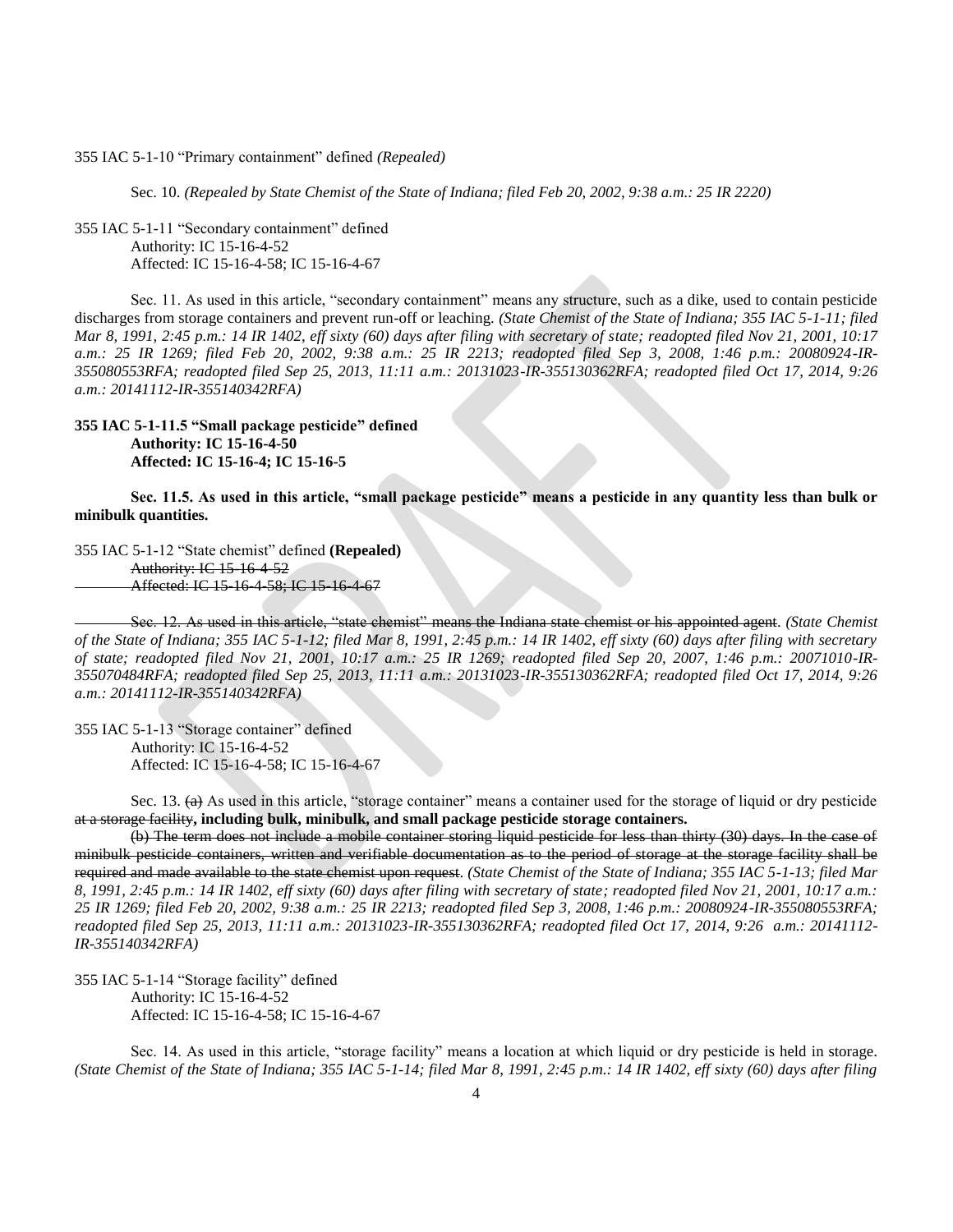*with secretary of state; readopted filed Nov 21, 2001, 10:17 a.m.: 25 IR 1269; filed Feb 20, 2002, 9:38 a.m.: 25 IR 2214; readopted filed Sep 3, 2008, 1:46 p.m.: 20080924-IR-355080553RFA; readopted filed Sep 25, 2013, 11:11 a.m.: 20131023-IR-355130362RFA; readopted filed Oct 17, 2014, 9:26 a.m.: 20141112-IR-355140342RFA)*

355 IAC 5-1-15 "Storage facility registry" defined **(Repealed)** Authority: IC 15-16-4-52 Affected: IC 15-16-4-58; IC 15-16-4-67

Sec. 15. As used in this article, "storage facility registry" means the annual listing of all storage facilities in Indiana by the state chemist as derived from written notification from the storage facility. *(State Chemist of the State of Indiana; 355 IAC 5- 1-15; filed Mar 8, 1991, 2:45 p.m.: 14 IR 1402, eff sixty (60) days after filing with secretary of state; readopted filed Nov 21, 2001, 10:17 a.m.: 25 IR 1269; filed Feb 20, 2002, 9:38 a.m.: 25 IR 2214; readopted filed Sep 3, 2008, 1:46 p.m.: 20080924-IR-355080553RFA; readopted filed Sep 25, 2013, 11:11 a.m.: 20131023-IR-355130362RFA; readopted filed Oct 17, 2014, 9:26 a.m.: 20141112-IR-355140342RFA)*

Rule 2. Storage of Liquid Pesticide

355 IAC 5-2-1 Storage containers and appurtenances; basic requirements

Authority: IC 15-16-4-52 Affected: IC 15-16-4-58; IC 15-16-4-67

Sec. 1. (a) Storage containers and appurtenances shall be constructed, installed, and maintained so as to prevent the discharge of liquid pesticide .

(b) Storage containers and appurtenances shall be constructed of materials which are resistant to corrosion, puncture, or cracking.

(c) Materials used in the construction or repair of storage containers and appurtenances may not be of a type which react chemically or electrolytically with stored liquid pesticide in a way which may weaken the storage container or appurtenances, create a risk of discharge, or adulterate the pesticide.

(d) Metals used for valves, fittings, and repairs on metal containers shall be compatible with the metals used in the construction of the storage container so that the combination of metals does not cause or increase corrosion which may weaken the storage container or its appurtenances or create a risk of discharge.

(e) Storage containers and appurtenances shall be designed to handle all operating stresses, taking into account static head, pressure build-up from pumps and compressors, and any other mechanical stresses to which the storage containers and appurtenances may be subject in the foreseeable course of operations. *(State Chemist of the State of Indiana; 355 IAC 5-2-1; filed Mar 8, 1991, 2:45 p.m.: 14 IR 1402, eff sixty (60) days after filing with secretary of state; readopted filed Nov 21, 2001, 10:17 a.m.: 25 IR 1269; readopted filed Sep 20, 2007, 1:46 p.m.: 20071010-IR-355070484RFA; readopted filed Sep 3, 2008, 1:46 p.m.: 20080924-IR-355080553RFA; readopted filed Oct 17, 2014, 9:26 a.m.: 20141112-IR-355140342RFA)*

355 IAC 5-2-2 Prohibition against underground storage Authority: IC 15-16-4-52 Affected: IC 15-16-4-58; IC 15-16-4-67

Sec. 2. Liquid **bulk and minibulk** pesticide shall not be stored in an underground storage container. *(State Chemist of the State of Indiana; 355 IAC 5-2-2; filed Mar 8, 1991, 2:45 p.m.: 14 IR 1403, eff sixty (60) days after filing with secretary of state; readopted filed Nov 21, 2001, 10:17 a.m.: 25 IR 1269; filed Feb 20, 2002, 9:38 a.m.: 25 IR 2214; readopted filed Sep 3, 2008, 1:46 p.m.: 20080924-IR-355080553RFA; readopted filed Oct 17, 2014, 9:26 a.m.: 20141112-IR-355140342RFA)*

355 IAC 5-2-3 Abandoned containers Authority: IC 15-16-4-52 Affected: IC 15-16-4-58; IC 15-16-4-67

Sec. 3. (a) Storage containers and other containers used at a storage facility to hold pesticide or pesticide rinsate are considered abandoned if they have been out of service for more than six (6) months because of a weakness or leak or have been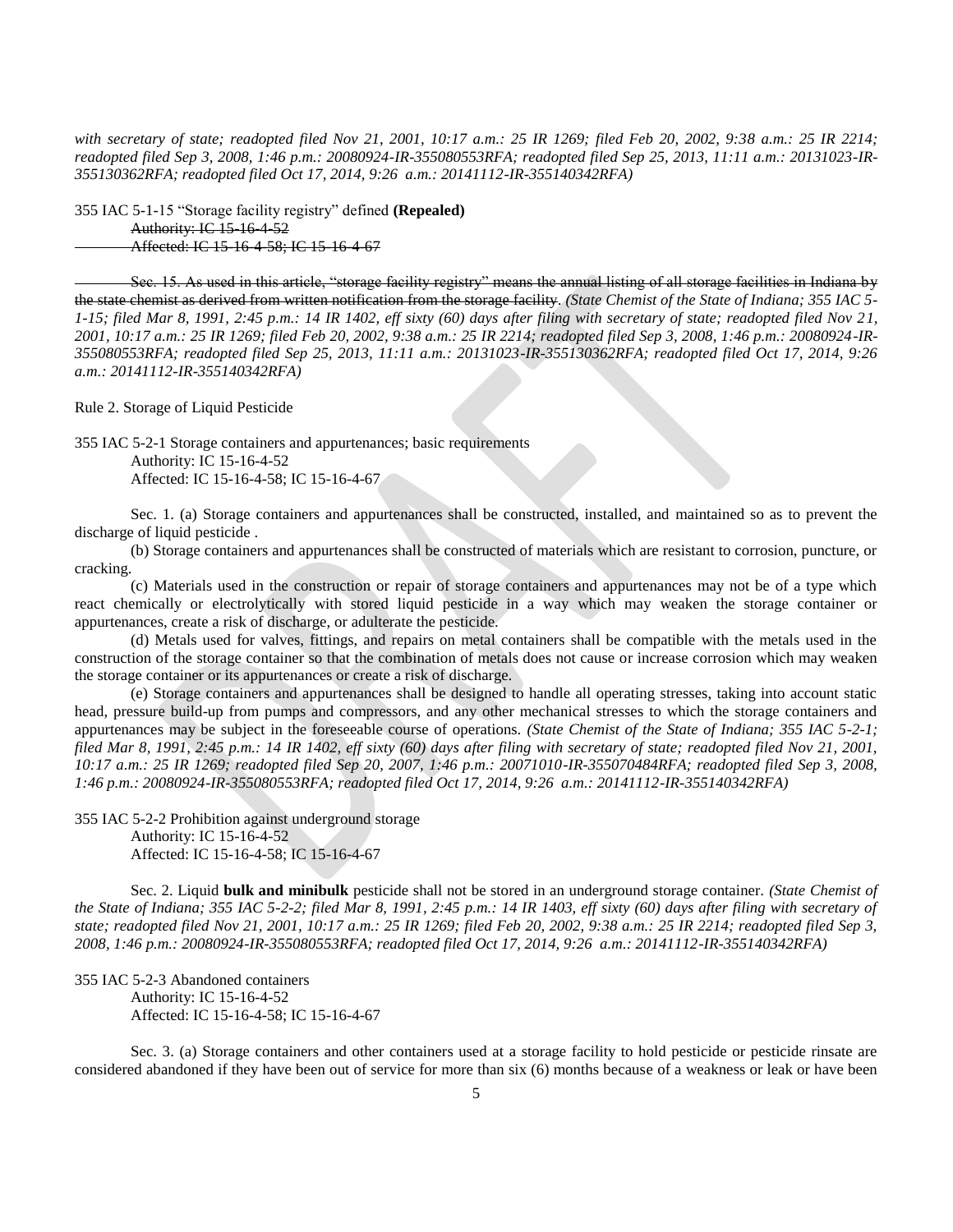out of service for any reason for more than two (2) years.

(b) Abandoned underground containers, including abandoned underground catch basins, shall be thoroughly cleaned and removed from the ground or thoroughly cleaned and filled with an inert solid. All connections and vents shall be disconnected and sealed. A record of the catch basin size, location, and method of closing shall be maintained at the storage facility or as otherwise provided for in this article.

(c) Abandoned aboveground containers shall be thoroughly cleaned. All hatches on the containers shall be left open, and all valves or connections shall be severed and left open.

(d) Secondary containment is not considered abandoned merely because there have been no discharges into the secondary containment. *(State Chemist of the State of Indiana; 355 IAC 5-2-3; filed Mar 8, 1991, 2:45 p.m.: 14 IR 1403, eff sixty (60) days after filing with secretary of state; readopted filed Nov 21, 2001, 10:17 a.m.: 25 IR 1269; filed Feb 20, 2002, 9:38 a.m.: 25 IR 2214; readopted filed Sep 3, 2008, 1:46 p.m.: 20080924-IR-355080553RFA; readopted filed Oct 17, 2014, 9:26 a.m.: 20141112-IR-355140342RFA)*

355 IAC 5-2-4 Prohibited materials Authority: IC 15-16-4-52 Affected: IC 15-16-4-58; IC 15-16-4-67

Sec. 4. (a) **Bulk s**torage containers and appurtenances shall not be made of polyvinyl chloride.

(b) A **bulk or minibulk** storage container shall not be made of ferrous metals, unless the container is made of stainless steel or other approved materials or the container has a protective lining that inhibits corrosion and does not react chemically with the stored pesticide. *(State Chemist of the State of Indiana; 355 IAC 5-2-4; filed Mar 8, 1991, 2:45 p.m.: 14 IR 1403, eff sixty (60) days after filing with secretary of state; readopted filed Nov 21, 2001, 10:17 a.m.: 25 IR 1269; filed Feb 20, 2002, 9:38 a.m.: 25 IR 2214; readopted filed Sep 3, 2008, 1:46 p.m.: 20080924-IR-355080553RFA; readopted filed Oct 17, 2014, 9:26 a.m.: 20141112-IR-355140342RFA)*

355 IAC 5-2-5 Anchoring **bulk and minibulk** storage containers Authority: IC 15-16-4-52 Affected: IC 15-16-4-58; IC 15-16-4-67

Sec. 5. (a) **Bulk and minibulk s**torage containers shall be anchored, as necessary, to prevent flotation or instability which might occur as a result of liquid accumulations within secondary containment.

(b) **Bulk and minibulk s**torage containers shall be considered anchored if, in addition to other approved means, the containers:

(1) are placed on a raised area or platform of such height as to prevent flotation or instability in the event of liquid accumulations; or

(2) store product with sufficient volume to rise to at least the height of the secondary containment walls.

*(State Chemist of the State of Indiana; 355 IAC 5-2-5; filed Mar 8, 1991, 2:45 p.m.: 14 IR 1403, eff sixty (60) days after filing with secretary of state; readopted filed Nov 21, 2001, 10:17 a.m.: 25 IR 1269; filed Feb 20, 2002, 9:38 a.m.: 25 IR 2215; readopted filed Sep 3, 2008, 1:46 p.m.: 20080924-IR-355080553RFA; readopted filed Oct 17, 2014, 9:26 a.m.: 20141112-IR-355140342RFA)*

355 IAC 5-2-6 Vents

Authority: IC 15-16-4-52 Affected: IC 15-16-4-58; IC 15-16-4-67

Sec. 6. (a) Each **bulk and minibulk** storage container shall be equipped with a vent with hood or inverted opening.

(b) Conservation vents shall be used on containers storing products where loss of vapor affects product quality or where the vapor is harmful to plants, animals, or humans.

(c) Conservation vents shall open and close within the designed pressure limits of the storage container. *(State Chemist of the State of Indiana; 355 IAC 5-2-6; filed Mar 8, 1991, 2:45 p.m.: 14 IR 1403, eff sixty (60) days after filing with secretary of state; readopted filed Nov 21, 2001, 10:17 a.m.: 25 IR 1269; filed Feb 20, 2002, 9:38 a.m.: 25 IR 2215; readopted filed Sep 3, 2008, 1:46 p.m.: 20080924-IR-355080553RFA; readopted filed Oct 17, 2014, 9:26 a.m.: 20141112-IR-355140342RFA)*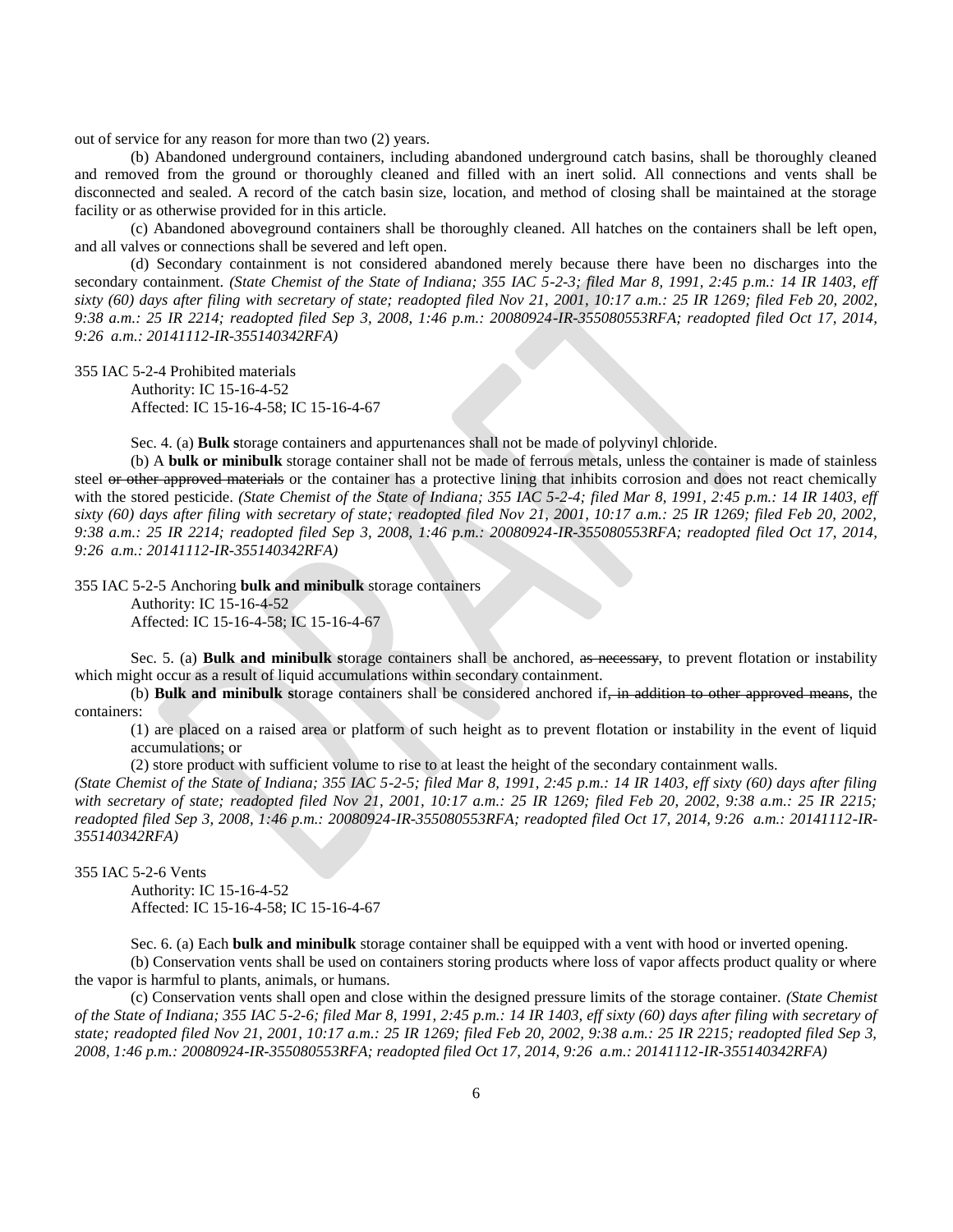#### 355 IAC 5-2-7 **Pesticide storage s**ecurity

Authority: IC 15-16-4-52 Affected: IC 15-16-4-58; IC 15-16-4-67

Sec. 7. (a) **Pesticide s**torage containers and appurtenances shall be secured **as follows:** to provide reasonable protection

- **(1) Protected** from wildlife, vandalism, and unauthorized access. Such security shall be provided by fencing, lighting, or other approved means.
- **(2) Located within lockable walls, fences, or doors**
- **(3) Located in an area posted with a sign at the most common point of access, which reads at a minimum "Danger, Pesticide Storage, Authorized Personnel Only".**

(b) Valves on storage containers shall be locked or otherwise secured, except when persons responsible for facility security are present at the facility.

(c) Valves on mobile containers parked overnight at a storage facility shall be locked or secured except when persons responsible for facility security are present at the facility.

(d) Valves on empty containers need not be secured. *(State Chemist of the State of Indiana; 355 IAC 5-2-7; filed Mar 8, 1991, 2:45 p.m.: 14 IR 1403, eff sixty (60) days after filing with secretary of state; readopted filed Nov 21, 2001, 10:17 a.m.: 25 IR 1269; filed Feb 20, 2002, 9:38 a.m.: 25 IR 2215; readopted filed Sep 3, 2008, 1:46 p.m.: 20080924-IR-355080553RFA; readopted filed Oct 17, 2014, 9:26 a.m.: 20141112-IR-355140342RFA)*

### **355 IAC 5-2-7.5 Small package pesticide storage Authority: 15-16-4-50 Affected IC 15-16-4; IC 15-16-5**

**Sec. 7.5. In addition to the security requirements in 355 IAC 5-7, small package pesticides shall be stored as follows:**

- **(1) In the manufacturer's original fully labeled container or in a service container as provided in 355 IAC 5-11.**
- **(2) Visibly separated and segregated by at least five (5) from materials and products that are not pesticides, including but not limited to food, animal feed, seed, fertilizer, potable water, medical supplies, gasoline, and personal protective equipment.**
- **(3) In an area that is:**
	- **(i) cool,**
	- **(ii) dry,**
	- **(iii) well ventilated,**
	- **(iv) lighted to a level that pesticide labels can be read without a personal portable light source, and**
	- **(v) without an open floor drain or well.**
- **(4) On**

## 355 IAC 5-2-8 Filling **liquid bulk pesticide containers**

Authority: IC 15-16-4-52 Affected: IC 15-16-4-58; IC 15-16-4-67

Sec. 8. **Liquid bulk pesticide** storage containers shall not be filled to more than ninety-five percent (95%) of capacity unless the storage container construction or location provides constant temperature control, or is otherwise designed to be filled to a capacity of greater than ninety-five percent (95%). *(State Chemist of the State of Indiana; 355 IAC 5-2-8; filed Mar 8, 1991, 2:45 p.m.: 14 IR 1404, eff sixty (60) days after filing with secretary of state; readopted filed Nov 21, 2001, 10:17 a.m.: 25 IR 1269; filed Feb 20, 2002, 9:38 a.m.: 25 IR 2215; readopted filed Sep 3, 2008, 1:46 p.m.: 20080924-IR-355080553RFA; readopted filed Oct 17, 2014, 9:26 a.m.: 20141112-IR-355140342RFA)*

### 355 IAC 5-2-9 **Liquid bulk and minibulk** shutoff valves

Authority: IC 15-16-4-52 Affected: IC 15-16-4-58; IC 15-16-4-67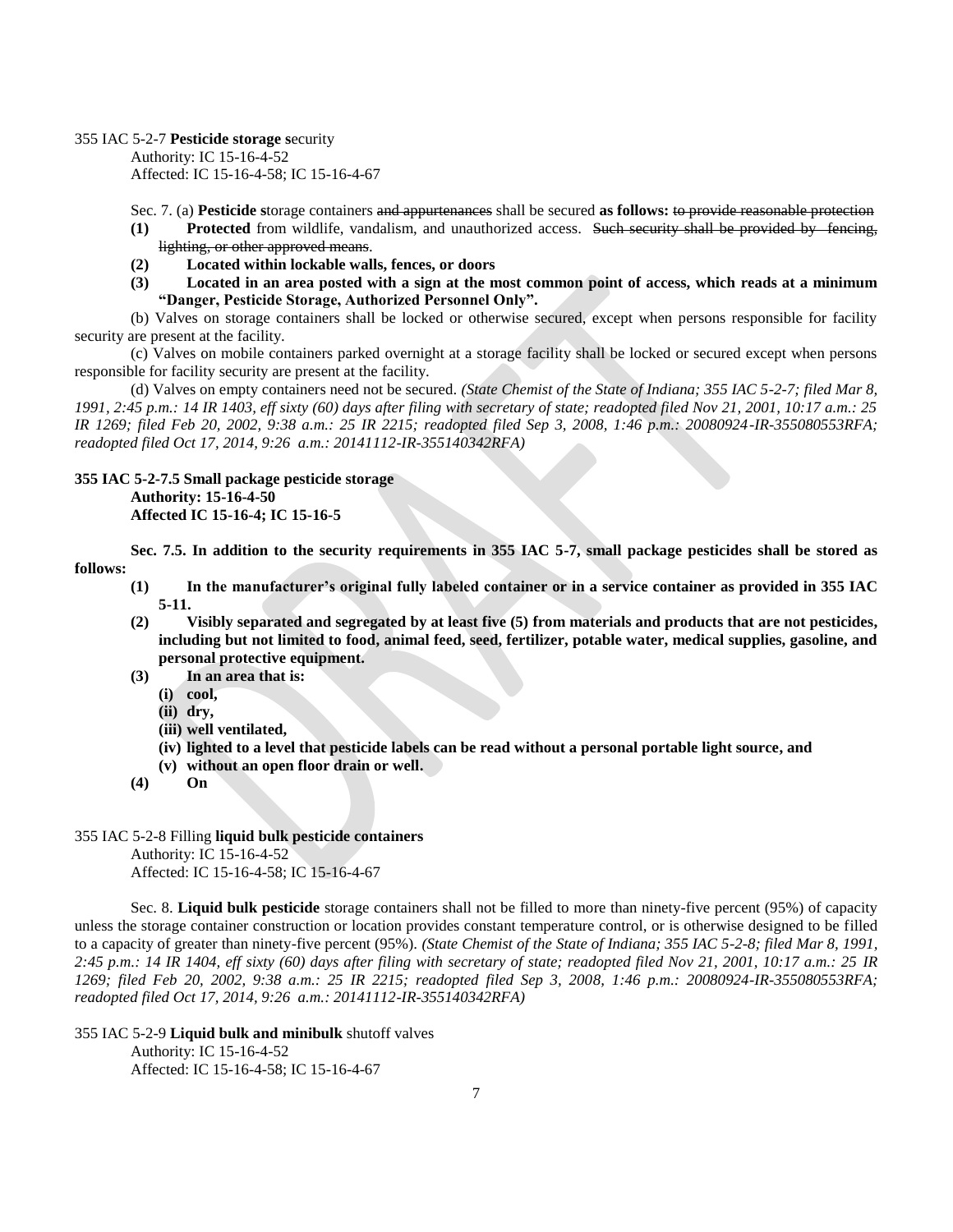Sec. 9. (a) **Bulk and minibulk** storage container connections, except for safety relief connections, shall be equipped with a shutoff valve located on the storage container or at a distance from the storage container dictated by standard engineering practice **that allows the attending operator to expeditiously stop the flow of pesticide from the container.**

(b) Except for a storage container of minibulk pesticide, all wetted parts inside shutoff valves and connections from the **liquid bulk** storage container to the shutoff valve shall be made of stainless steel. or other approved material. *(State Chemist of the State of Indiana; 355 IAC 5-2-9; filed Mar 8, 1991, 2:45 p.m.: 14 IR 1404, eff sixty (60) days after filing with secretary of state; readopted filed Nov 21, 2001, 10:17 a.m.: 25 IR 1269; filed Feb 20, 2002, 9:38 a.m.: 25 IR 2215; readopted filed Sep 3, 2008, 1:46 p.m.: 20080924-IR-355080553RFA; readopted filed Oct 17, 2014, 9:26 a.m.: 20141112-IR-355140342RFA)*

355 IAC 5-2-10 Appurtenances Authority: IC 15-16-4-52 Affected: IC 15-16-4-58; IC 15-16-4-67

Sec. 10. Appurtenances shall be adequately supported to prevent sagging and possible breakage because of gravity and other forces which may be encountered in the ordinary course of operations. *(State Chemist of the State of Indiana; 355 IAC 5-2- 10; filed Mar 8, 1991, 2:45 p.m.: 14 IR 1404, eff sixty (60) days after filing with secretary of state; readopted filed Nov 21, 2001, 10:17 a.m.: 25 IR 1269; filed Feb 20, 2002, 9:38 a.m.: 25 IR 2216; readopted filed Sep 3, 2008, 1:46 p.m.: 20080924-IR-355080553RFA; readopted filed Oct 17, 2014, 9:26 a.m.: 20141112-IR-355140342RFA)*

355 IAC 5-2-11 Liquid **bulk pesticide** level gauging device Authority: IC 15-16-4-52 Affected: IC 15-16-4-58; IC 15-16-4-67

Sec. 11. (a) **Liquid bulk** storage containers shall be equipped with a liquid level gauging device or other means by which the level of liquid in the storage container can be readily and safely determined.

(b) External sight gauges are prohibited. *(State Chemist of the State of Indiana; 355 IAC 5-2-11; filed Mar 8, 1991, 2:45 p.m.: 14 IR 1404, eff sixty (60) days after filing with secretary of state; readopted filed Nov 21, 2001, 10:17 a.m.: 25 IR 1269; filed Feb 20, 2002, 9:38 a.m.: 25 IR 2216; readopted filed Sep 3, 2008, 1:46 p.m.: 20080924-IR-355080553RFA; readopted filed Oct 17, 2014, 9:26 a.m.: 20141112-IR-355140342RFA)*

355 IAC 5-2-12 Maintenance Authority: IC 15-16-4-52 Affected: IC 15-16-4-58; IC 15-16-4-67

Sec. 12. Storage containers and appurtenances shall be maintained to minimize the risk of a discharge. *(State Chemist of the State of Indiana; 355 IAC 5-2-12; filed Mar 8, 1991, 2:45 p.m.: 14 IR 1404, eff sixty (60) days after filing with secretary of state; readopted filed Nov 21, 2001, 10:17 a.m.: 25 IR 1269; filed Feb 20, 2002, 9:38 a.m.: 25 IR 2216; readopted filed Sep 3, 2008, 1:46 p.m.: 20080924-IR-355080553RFA; readopted filed Oct 17, 2014, 9:26 a.m.: 20141112-IR-355140342RFA)* 355 IAC 5-2-13 Compliance with effective date of rule *(Repealed)*

Sec. 13. *(Repealed by State Chemist of the State of Indiana; filed Feb 20, 2002, 9:38 a.m.: 25 IR 2220)*

Rule 3. Operational Area Containment of Liquid Pesticide at Storage Facilities

355 IAC 5-3-1 Operational area containment Authority: IC 15-16-4-52 Affected: IC 15-16-4-58; IC 15-16-4-67

Sec. 1. (a) Operational areas at a storage facility **for bulk containers and PRCs** shall have containment that is curbed and paved with reinforced concrete or other approved material that provides an impervious surface. Operational area activities**,**  shall be carried out within this containment.

(b) The operational area containment shall be constructed and reinforced to support the foreseeable maximum gross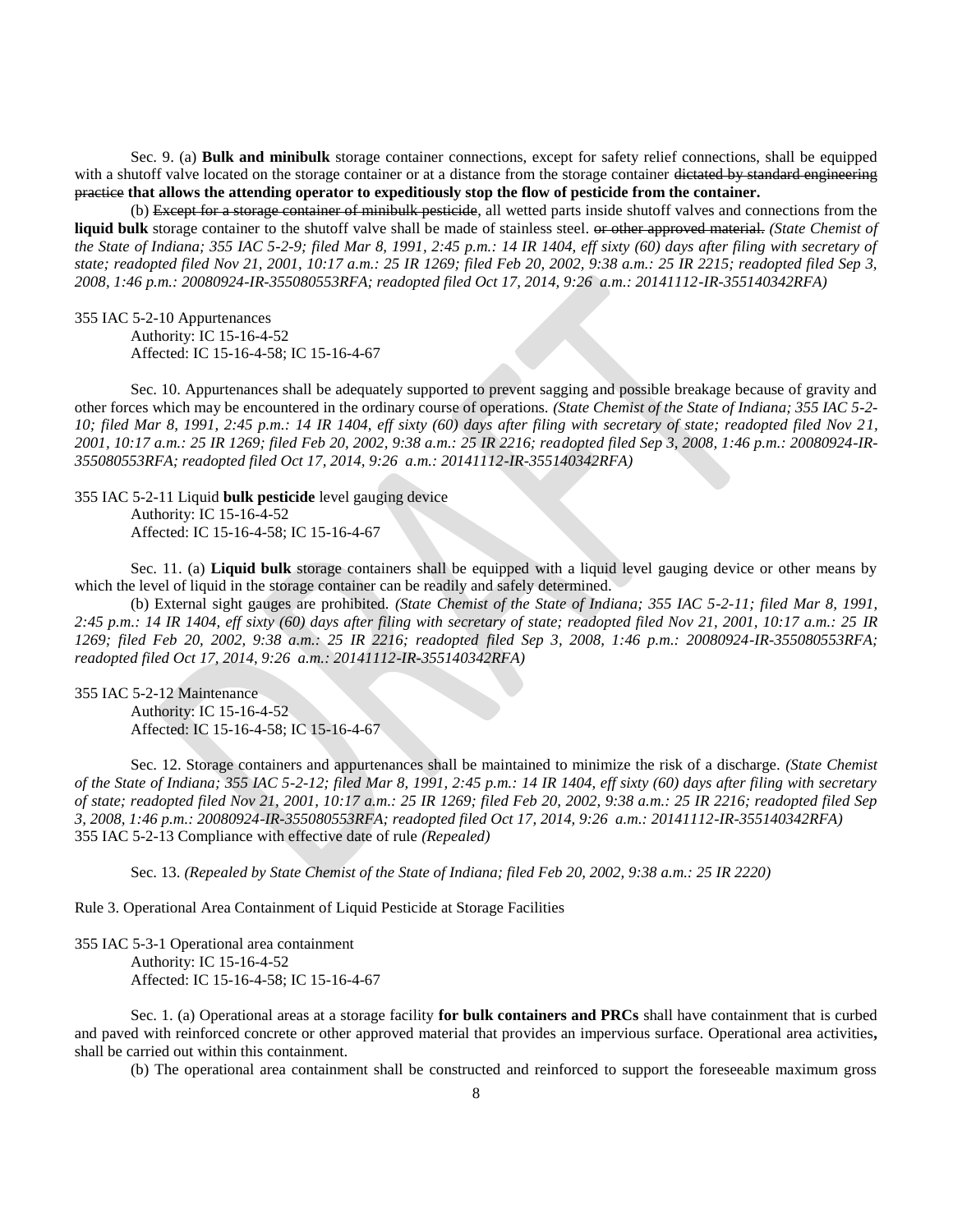load of all product, equipment, and motor vehicles utilizing the area. The containment shall have a minimum width of ten (10) feet, a minimum length of twenty (20) feet, and a minimum capacity of seven hundred fifty (750) gallons. Points of loading and unloading shall be positioned over the containment.

(c) Wherever sufficient capacity required in 355 IAC 5-4-1(c) and provisions of this rule are complied with, the secondary containment described in 355 IAC 5-4 may be designed for and jointly used in lieu of a separate operational area containment.

(d) The operational area containment shall form or drain into a watertight catch basin. If the operational area containment drains to a sump, the catch basin may include the sump and an aboveground container, provided a pump is installed which automatically transfers the contents of the sump into an aboveground container. Such containers used for the temporary storage of liquids collected from the operational area containment shall be located within secondary containment.

(e) All liquids shall be promptly removed from the operational area containment for use in the blending process or for proper disposal in accordance with all applicable rules. The capacity required in subsection (b) shall be available at all times.

(f) Storage containers and appurtenances shall be protected against reasonably foreseeable risks of damage by vehicles operating in the area.

(g) This section does not apply to the unloading of mobile containers at the pesticide application site.

(h) Operational area containment shall be maintained as necessary to assure compliance with this rule.

(i) Alternative means, including portable operational area containment systems, shall be permitted to serve as operational area containment systems if approved. *(State Chemist of the State of Indiana; 355 IAC 5-3-1; filed Mar 8, 1991, 2:45 p.m.: 14 IR 1405, eff sixty (60) days after filing with secretary of state; readopted filed Nov 21, 2001, 10:17 a.m.: 25 IR 1269; filed Feb 20, 2002, 9:38 a.m.: 25 IR 2216; readopted filed Sep 3, 2008, 1:46 p.m.: 20080924-IR-355080553RFA; readopted filed Oct 17, 2014, 9:26 a.m.: 20141112-IR-355140342RFA)*

355 IAC 5-3-2 Compliance with effective date of rule *(Repealed)*

Sec. 2. *(Repealed by State Chemist of the State of Indiana; filed Feb 20, 2002, 9:38 a.m.: 25 IR 2220)*

Rule 4. Secondary Containment of Liquid **Bulk and Minibulk** Pesticide

355 IAC 5-4-1 General requirements Authority: IC 15-16-4-52 Affected: IC 15-16-4-58; IC 15-16-4-67

Sec. 1. (a) Liquid **bulk and minibulk** pesticide storage containers shall be located within secondary containment constructed with a **an impermeable** base **and** perimeter wall. **Secondary containment for liquid bulk containers must have an impermeable** and sloped floor. **Floors for secondary containment of minibulk containers must be impermeable but are not required to be Exception for a** sloped. floor may be granted by the state chemist.

(b) The **secondary** containment area **for liquid bulk storage** shall be separate from a secondary containment area for other materials and used only for containment of liquid pesticide storage containers or other pesticide related equipment. Adjoining secondary containment areas may share common walls.

(c) Secondary containment not protected from rainfall shall at all times have a minimum capacity of one hundred percent (100%) of the volume of the largest storage container within the contained area plus the volume displaced by all the other tanks, equipment, and appurtenances in the area up to the safe design level of the containment structure plus a freeboard of six (6) inches.

(d) Secondary containment protected from rainfall is not required to have the freeboard noted in subsection (c), but shall comply with all other requirements therein.

(e) Secondary containment constructed prior to enactment of this rule and that has a capacity of a minimum of one hundred ten percent (110%) of the volume of the largest storage container within the contained area plus the volume displaced by all the other tanks in the area up to the safe design level of the containment structure shall be deemed to be in compliance with this rule. Any such storage facility upon alteration of the secondary containment area or increases in storage container volume shall be brought into full compliance within ninety (90) days of alteration or increase.

(f) **Open drains and permeable** tile drainage shall not be permitted within or under secondary containment. *(State Chemist of the State of Indiana; 355 IAC 5-4-1; filed Mar 8, 1991, 2:45 p.m.: 14 IR 1405, eff sixty (60) days after filing with secretary of state; readopted filed Nov 21, 2001, 10:17 a.m.: 25 IR 1269; filed Feb 20, 2002, 9:38 a.m.: 25 IR 2217; readopted*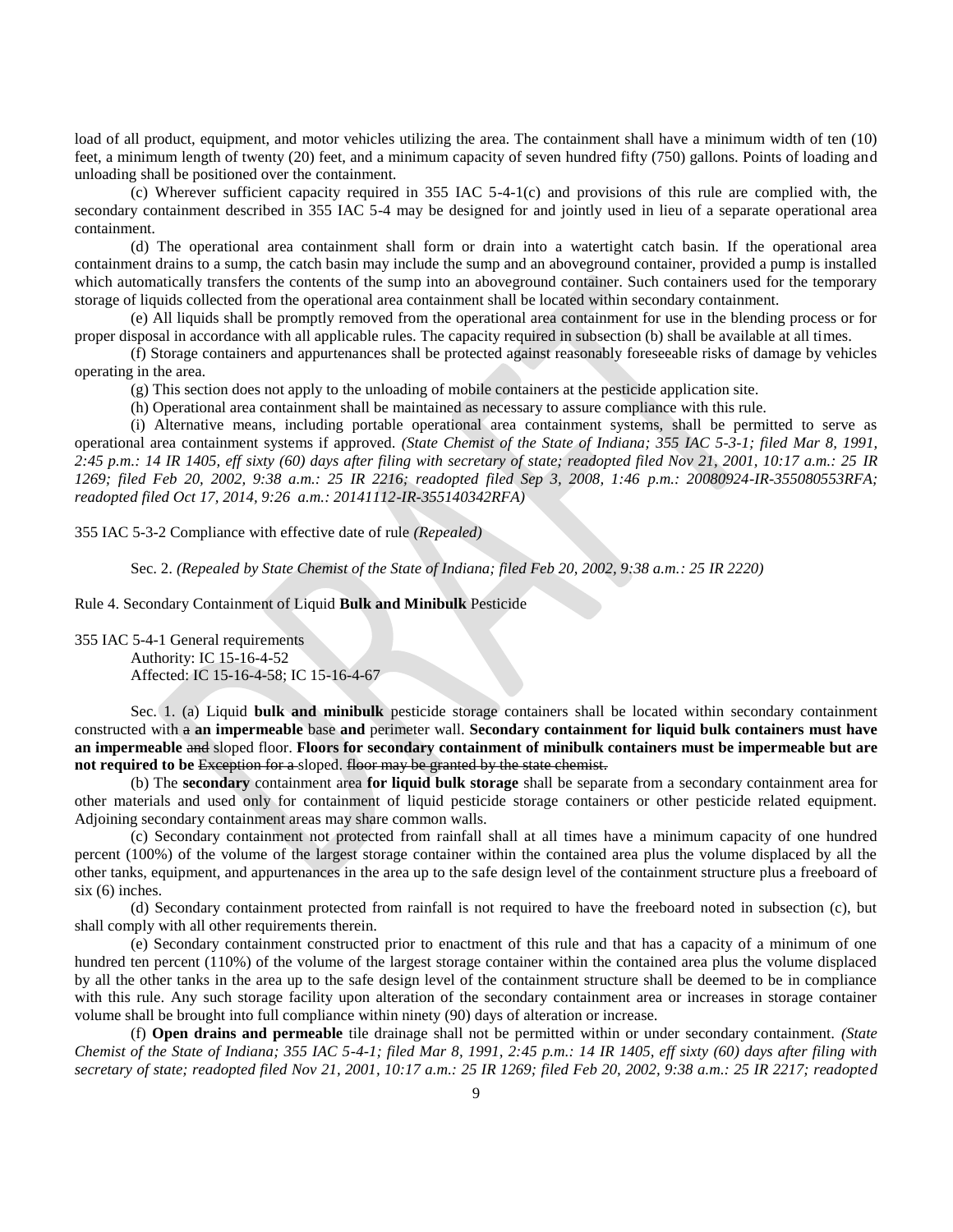*filed Sep 3, 2008, 1:46 p.m.: 20080924-IR-355080553RFA; readopted filed Oct 17, 2014, 9:26 a.m.: 20141112-IR-355140342RFA)*

355 IAC 5-4-2 Walls Authority: IC 15-16-4-52 Affected: IC 15-16-4-58; IC 15-16-4-67

Sec. 2. (a) The walls of secondary containment shall be constructed of steel, poured reinforced concrete, pre-casted concrete modules, or solid masonry and be designed to withstand a full hydrostatic head of any discharged liquid and weight load of material used in construction.

(b) Cracks and seams shall be sealed to prevent leakage.

(c) Walls shall not exceed six (6) feet in height above interior grade unless provisions are made for normal access and necessary emergency access to storage containers, valves, and other equipment and for safe exit from the secondary containment.

(d) Walls constructed of concrete or solid masonry shall rest upon a floating base **floor** of concrete prepared as in section 3(b) of this rule or upon suitable concrete footings which extend below the average frost depth. Joints between walls and the base shall be watertight. *(State Chemist of the State of Indiana; 355 IAC 5-4-2; filed Mar 8, 1991, 2:45 p.m.: 14 IR 1406; errata filed May 10, 1991, 2:30 p.m.: 14 IR 1730, eff sixty (60) days after filing with secretary of state; readopted filed Nov 21, 2001, 10:17 a.m.: 25 IR 1269; filed Feb 20, 2002, 9:38 a.m.: 25 IR 2217; readopted filed Sep 3, 2008, 1:46 p.m.: 20080924-IR-355080553RFA; readopted filed Oct 17, 2014, 9:26 a.m.: 20141112-IR-355140342RFA)*

355 IAC 5-4-3 Base **Floor** liners

Authority: IC 15-16-4-52 Affected: IC 15-16-4-58; IC 15-16-4-67

Sec. 3. (a) The base floor of secondary containment shall be lined with **impermeable and constructed of** concrete, steel, or other approved liners **materials**.

(b) Concrete liners **floors** shall be designed according to good engineering practices to withstand any foreseeable loading conditions, including a full hydrostatic head of discharged fluid and static loads of storage containers, including appurtenances, equipment, and contents. Cracks and seams shall be sealed to prevent leakage.

(c) Steel liners and installation plans shall be approved before use.

(d) Synthetic liners and installation plans shall be approved before use.

(e) Synthetic liners shall have a minimum thickness of thirty (30) mils (eight-tenths (0.8) millimeter) and be chemically compatible with the materials being stored within the containment.

(f) Synthetic liners shall be installed under the supervision of a qualified representative of the manufacturer, and all field constructed seams shall be tested and repaired, if necessary, in accordance with the manufacturer's recommendations. *(State Chemist of the State of Indiana; 355 IAC 5-4-3; filed Mar 8, 1991, 2:45 p.m.: 14 IR 1406, eff sixty (60) days after filing with secretary of state; readopted filed Nov 21, 2001, 10:17 a.m.: 25 IR 1269; filed Feb 20, 2002, 9:38 a.m.: 25 IR 2218; readopted filed Sep 3, 2008, 1:46 p.m.: 20080924-IR-355080553RFA; readopted filed Oct 17, 2014, 9:26 a.m.: 20141112-IR-355140342RFA)*

355 IAC 5-4-4 Drainage from secondary containment Authority: IC 15-16-4-52 Affected: IC 15-16-4-58; IC 15-16-4-67

Sec. 4. Secondary containment shall not have a **drain,** relief outlet, or valve. **Except for secondary containment for minibulk containers,** the base **floor** shall slope to a collecting spot where liquid shall be removed by a manually activated pump over the wall for use in the blending process or for proper disposal in accordance with all applicable regulations **pesticide label directions**. *(State Chemist of the State of Indiana; 355 IAC 5-4-4; filed Mar 8, 1991, 2:45 p.m.: 14 IR 1407, eff sixty (60) days after filing with secretary of state; readopted filed Nov 21, 2001, 10:17 a.m.: 25 IR 1269; filed Feb 20, 2002, 9:38 a.m.: 25 IR 2218; readopted filed Sep 3, 2008, 1:46 p.m.: 20080924-IR-355080553RFA; readopted filed Oct 17, 2014, 9:26 a.m.: 20141112-IR-355140342RFA)*

355 IAC 5-4-5 Drainage from contained areas within dikes; concrete lined area *(Repealed)*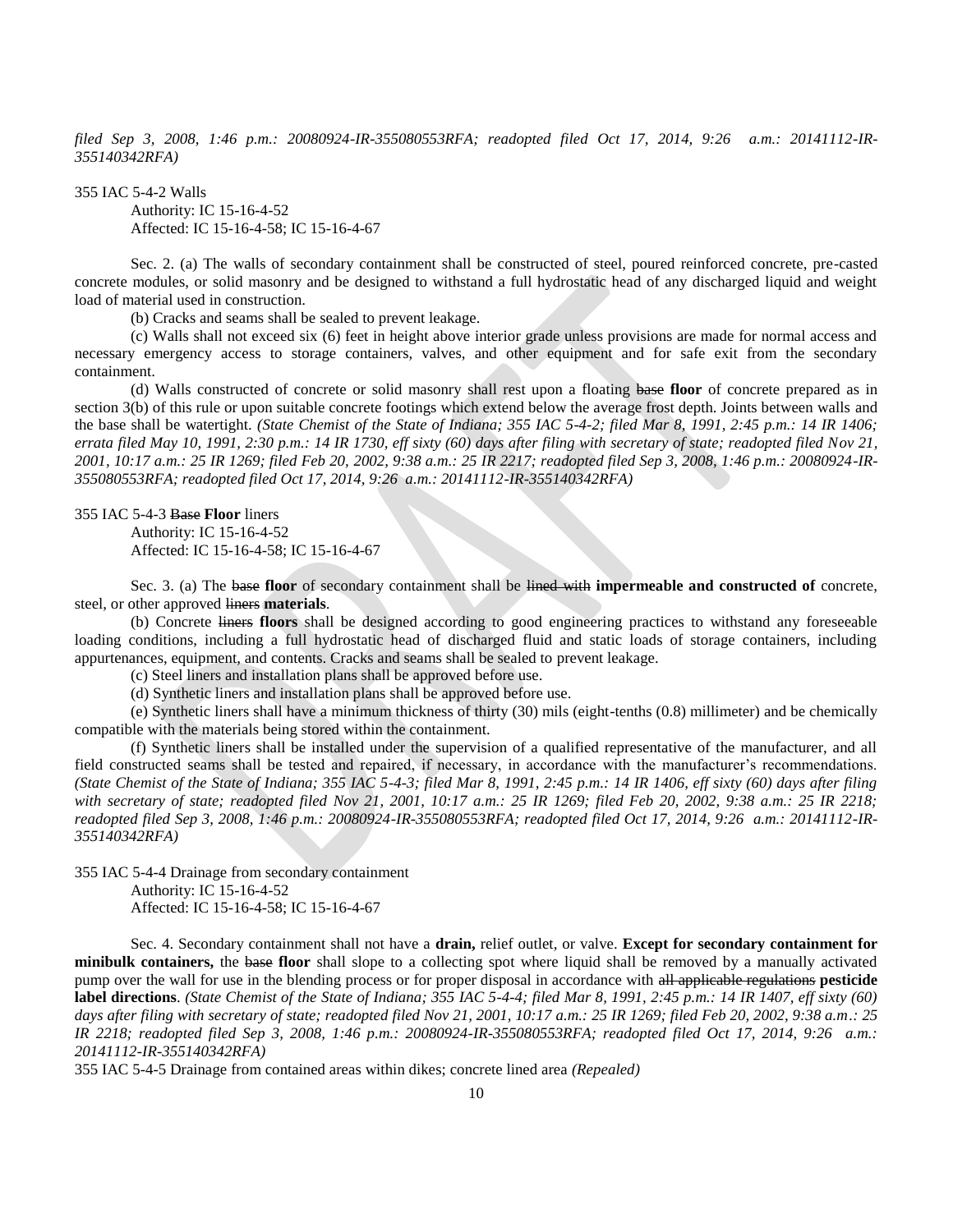Sec. 5. *(Repealed by State Chemist of the State of Indiana; filed Feb 20, 2002, 9:38 a.m.: 25 IR 2220)*

355 IAC 5-4-6 Drainage from contained areas within dikes; alternative to a recessed catch drain in concrete lined containment areas *(Repealed)*

Sec. 6. *(Repealed by State Chemist of the State of Indiana; filed Feb 20, 2002, 9:38 a.m.: 25 IR 2220)*

355 IAC 5-4-7 Alternative to secondary containment for storage containers of 3,000 gallons or less Authority: IC 15-16-4-52 Affected: IC 15-16-4-58; IC 15-16-4-67

Sec. 7. (a) Individual storage containers not exceeding three thousand (3,000) gallons may be contained within an elephant ring in lieu of secondary containment.

(b) Both the storage container and the elephant ring shall be fabricated of materials compatible with each other and with the pesticide being stored. The storage container and the elephant ring shall be constructed of similar metals. Elephant rings shall not be constructed of plastic.

(c) The height of the elephant ring wall shall not exceed four (4) feet. The minimum capacity of the elephant ring shall be one hundred percent (100%) of the volume of the storage container plus the volume displaced by all equipment, and appurtenances in the secondary containment vessel up to the safe storage level of the elephant ring, plus a freeboard of six (6) inches. An elephant ring protected from rainfall is not required to have the freeboard of six (6) inches.

(d) The elephant ring shall be free of leaks and structural defects. The base shall be protected from corrosion, both from inside and outside, and shall be underlain by a concrete pad or by eight (8) inches of compacted gravel beneath four (4) inches of compacted sand or as recommended by the manufacturer of the elephant ring and approved by the state chemist.

(e) The elephant ring shall not have a relief outlet or valve. No appurtenances shall extend through the wall of the elephant ring. Pumps located within the elephant ring shall be placed on an elevated platform.

(f) Liquid shall be removed from the elephant ring by means of a manually activated pump for use in the blending process or disposal in accordance with all applicable regulations.

(g) Elephant rings shall be maintained as necessary to assure compliance with this rule. *(State Chemist of the State of Indiana; 355 IAC 5-4-7; filed Mar 8, 1991, 2:45 p.m.: 14 IR 1407, eff sixty (60) days after filing with secretary of state; readopted filed Nov 21, 2001, 10:17 a.m.: 25 IR 1269; filed Feb 20, 2002, 9:38 a.m.: 25 IR 2218; readopted filed Sep 3, 2008, 1:46 p.m.: 20080924-IR-355080553RFA; readopted filed Oct 17, 2014, 9:26 a.m.: 20141112-IR-355140342RFA)*

355 IAC 5-4-8 Maintenance

Authority: IC 15-16-4-52 Affected: IC 15-16-4-58; IC 15-16-4-67

Sec. 8. (a) Secondary containment shall be maintained as necessary to assure compliance with this rule.

(b) Secondary containment shall be maintained free of debris and foreign matter. *(State Chemist of the State of Indiana; 355 IAC 5-4-8; filed Mar 8, 1991, 2:45 p.m.: 14 IR 1408, eff sixty (60) days after filing with secretary of state; readopted filed Nov 21, 2001, 10:17 a.m.: 25 IR 1269; filed Feb 20, 2002, 9:38 a.m.: 25 IR 2219; readopted filed Sep 3, 2008, 1:46 p.m.: 20080924-IR-355080553RFA; readopted filed Oct 17, 2014, 9:26 a.m.: 20141112-IR-355140342RFA)*

355 IAC 5-4-9 Compliance with effective date of rule *(Repealed)*

Sec. 9. *(Repealed by State Chemist of the State of Indiana; filed Feb 20, 2002, 9:38 a.m.: 25 IR 2220)*

Rule 5. Storage of Dry Bulk Pesticide

355 IAC 5-5-1 Storage requirements Authority: IC 15-16-4-52 Affected: IC 15-16-4-58; IC 15-16-4-67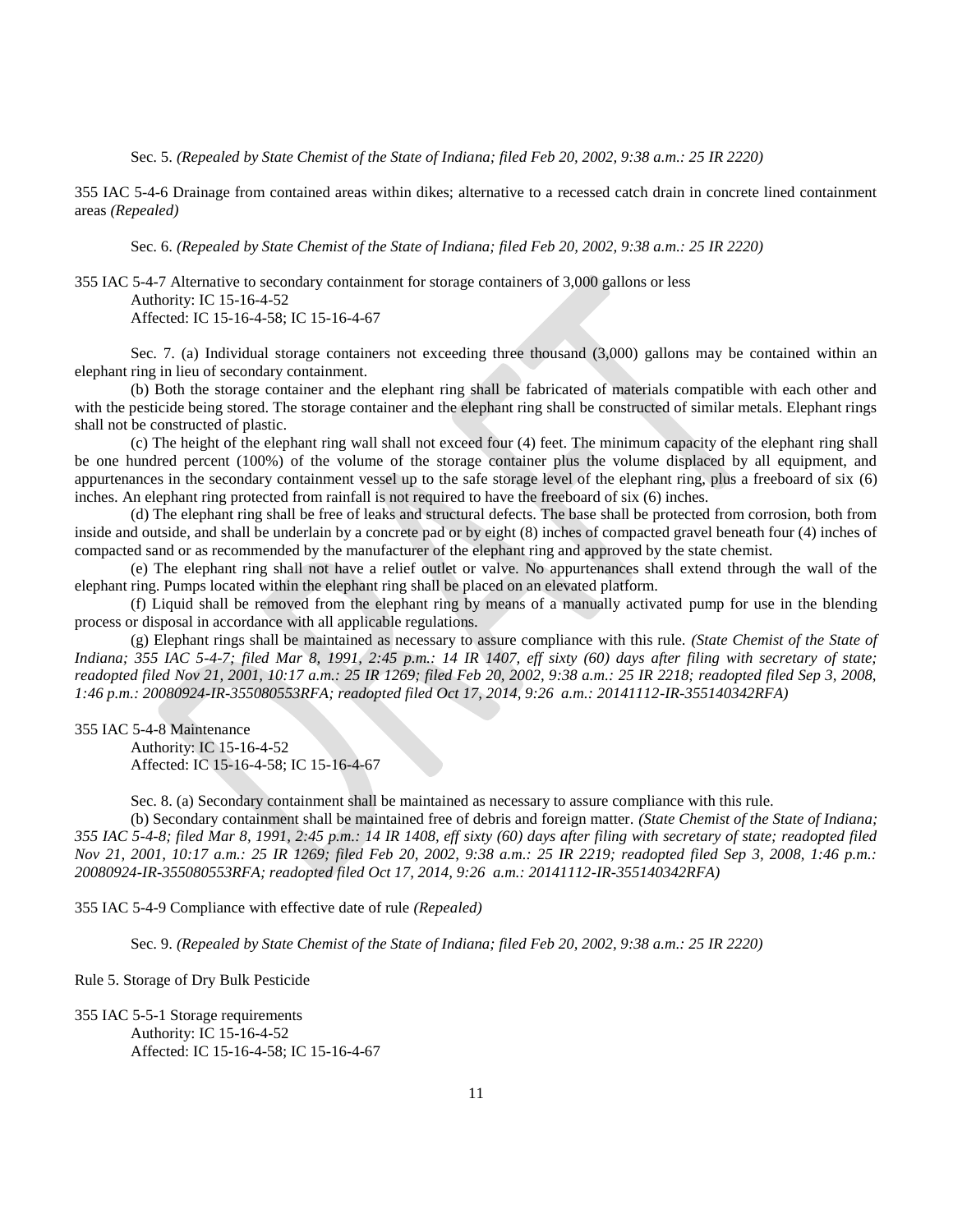Sec. 1. (a) Dry pesticide shall be kept in storage containers effectively designed and constructed to hold dry pesticide. Storage containers shall be constructed of materials that are compatible with the pesticide being stored resistant to corrosion, puncture, or cracking, and shall be maintained in a good state of repair. Storage containers shall be placed on pallets or on a raised concrete platform which is drained to prevent the accumulation of water in or under the pesticide.

(b) Except during loading or unloading, stored dry pesticide shall be covered by a roof or tarpaulin that will keep precipitation off the pesticide.

(c) Storage facilities shall be secured to provide reasonable protection from wildlife, vandalism, and unauthorized access. *(State Chemist of the State of Indiana; 355 IAC 5-5-1; filed Mar 8, 1991, 2:45 p.m.: 14 IR 1408, eff sixty (60) days after filing with secretary of state; readopted filed Nov 21, 2001, 10:17 a.m.: 25 IR 1269; filed Feb 20, 2002, 9:38 a.m.: 25 IR 2219; readopted filed Sep 3, 2008, 1:46 p.m.: 20080924-IR-355080553RFA; readopted filed Oct 17, 2014, 9:26 a.m.: 20141112-IR-355140342RFA)*

355 IAC 5-5-2 Compliance with effective date of rule *(Repealed)*

Sec. 2. *(Repealed by State Chemist of the State of Indiana; filed Feb 20, 2002, 9:38 a.m.: 25 IR 2220)*

Rule 6. Preparations for Control and Recovery of Pesticide Discharges *(Repealed) (Repealed by State Chemist of the State of Indiana; filed Feb 20, 2002, 9:38 a.m.: 25 IR 2220)*

*(Repealed by State Chemist of the State of Indiana; filed Feb 20, 2002, 9:38 a.m.: 25 IR 2220)*

Rule 8. Storage Facility Registry **(Repealed)**

355 IAC 5-8-1 Facility registry Authority: IC 15-16-4-52 Affected: IC 15-16-4-58; IC 15-16-4-67

Sec. 1. Storage facilities shall notify the state chemist each year of the facilities' location and status. The notice shall include the facilities':

(1) mailing address; (2) owner or manager name; (3) rated or calculated capacity off all storage containers; and (4) physical location of storage containers.

*(State Chemist of the State of Indiana; 355 IAC 5-8-1; filed Mar 8, 1991, 2:45 p.m.: 14 IR 1410, eff sixty (60) days after filing with secretary of state; readopted filed Nov 21, 2001, 10:17 a.m.: 25 IR 1269; filed Feb 20, 2002, 9:38 a.m.: 25 IR 2219; readopted filed Sep 3, 2008, 1:46 p.m.: 20080924-IR-355080553RFA; readopted filed Oct 17, 2014, 9:26 a.m.: 20141112-IR-355140342RFA)*

355 IAC 5-8-2 Compliance with effective date of rule *(Repealed)*

Sec. 2. *(Repealed by State Chemist of the State of Indiana; filed Feb 20, 2002, 9:38 a.m.: 25 IR 2220)*

#### **Rule 9. Pesticide Storage and Use in a Wellhead Protection Area**

### **355 IAC 5-9-1 Pesticide storage and use within the isolation area Authority: IC 15-16-4-50; IC 15-16-5-44; IC 15-16-5-64 Affected:**

**Sec. 1. (a) Except for pesticides labeled for the intentional use in the treatment of water for drinking, pesticide storage, mixing and loading shall be prohibited within the isolation area around a community public water supply system.**

Rule 7. Record Keeping *(Repealed)*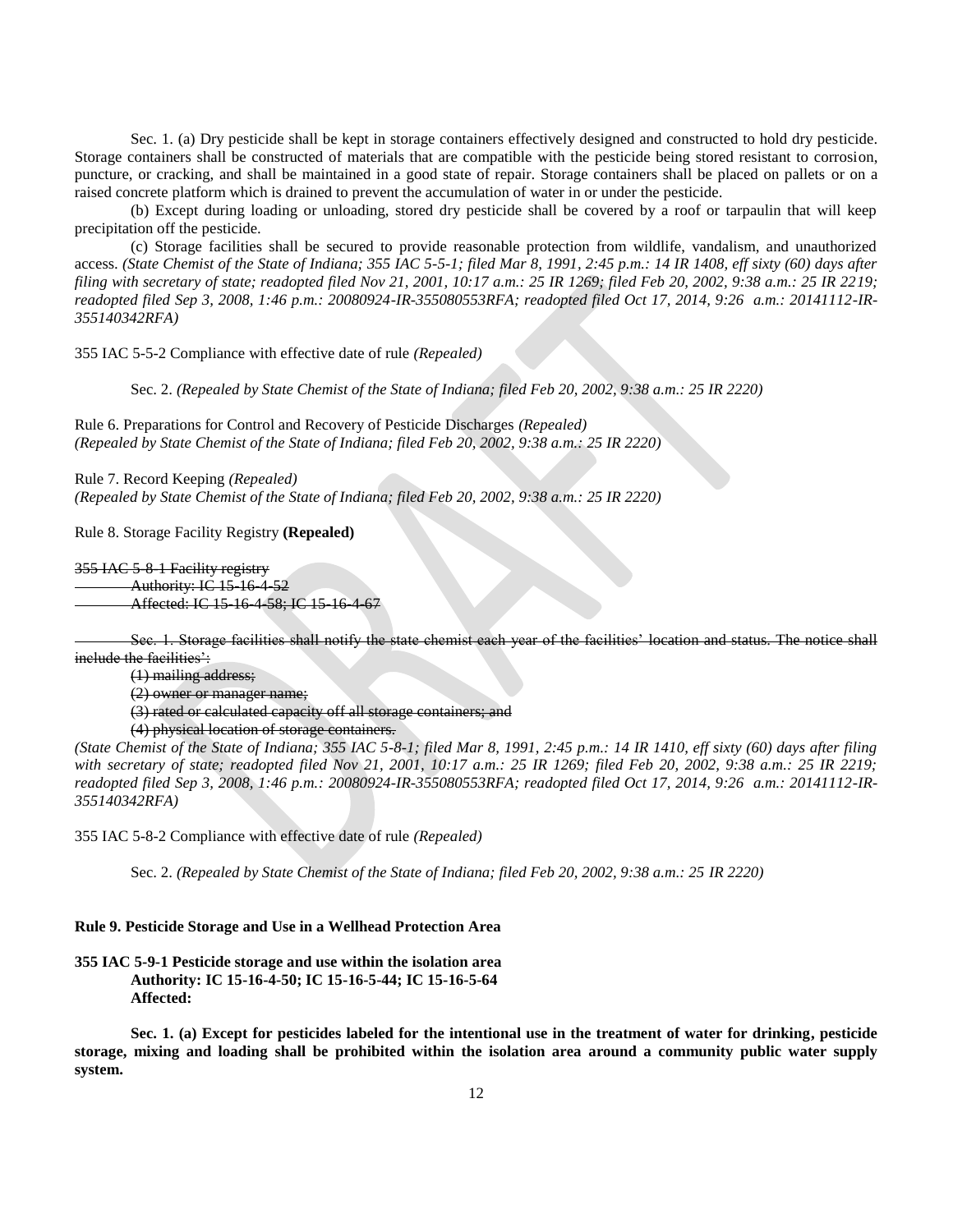**(b) Application of pesticides within the isolation area shall be permitted unless prohibited by:**

**(1) the pesticide label; or**

**(2) a rule by the Indiana pesticide review board.**

**355 IAC 5-9-2 Pesticide storage outside the isolation area**

**Authority: IC 15-16-4-50; IC 15-16-5-44; IC 15-16-5-64 Affected:**

**Sec. 2. (a) Bulk storage containers located within a wellhead protection area and outside of an isolation area around a community public water supply system shall be subject to the storage and containment requirements in 355 IAC 5-2, 355 IAC 5-3, 355 IAC 5-4, 355 IAC 5-5, and 355 IAC 5-8.**

**Rule 10. Open Burning of Pesticide Containers**

**355 IAC 5-10-1 Prohibition against open burning of pesticide containers Authority:**

**Affected:**

**Sec. 1. A person may not cause the open burning of any pesticide container in a manner that allows air contaminants resulting from combustion to be emitted directly into the air, without passing through a stack or chimney from an enclosed chamber, as described in 326 IAC 4-1-0.5(6). .**

**Rule 11. Use and Labeling of Pesticide Service Containers**

**355 IAC 5-11-1 Use of service containers Authority: Affected:**

**Sec. 1. (a) Except as provided in subsection (b), a certified applicator or an individual working under the supervision of a certified applicator may transfer a diluted or an undiluted pesticide to a service container for the purpose of transporting the pesticide from the applicator's storage site to an application site.**

**(b) Use of a service container shall not be permitted if the original label of the pesticide requires storage in the original container only or prohibits transfer to other containers.**

**355 IAC 5-11-2 Labeling of service containers**

**Authority:**

**Affected:**

**Sec.2. (a) The certified applicator must securely attach to the service container labeling for the pesticide that includes the following:**

**(1) The complete brand name.**

**(2) The EPA registration number.**

**(3) The name of the active ingredient or ingredients.**

**(4) The percentage or percentages of the active ingredient or ingredients.**

**(b) The individual transporting the service container must have in his or her possession a complete representative copy of the entire label for the pesticide.**